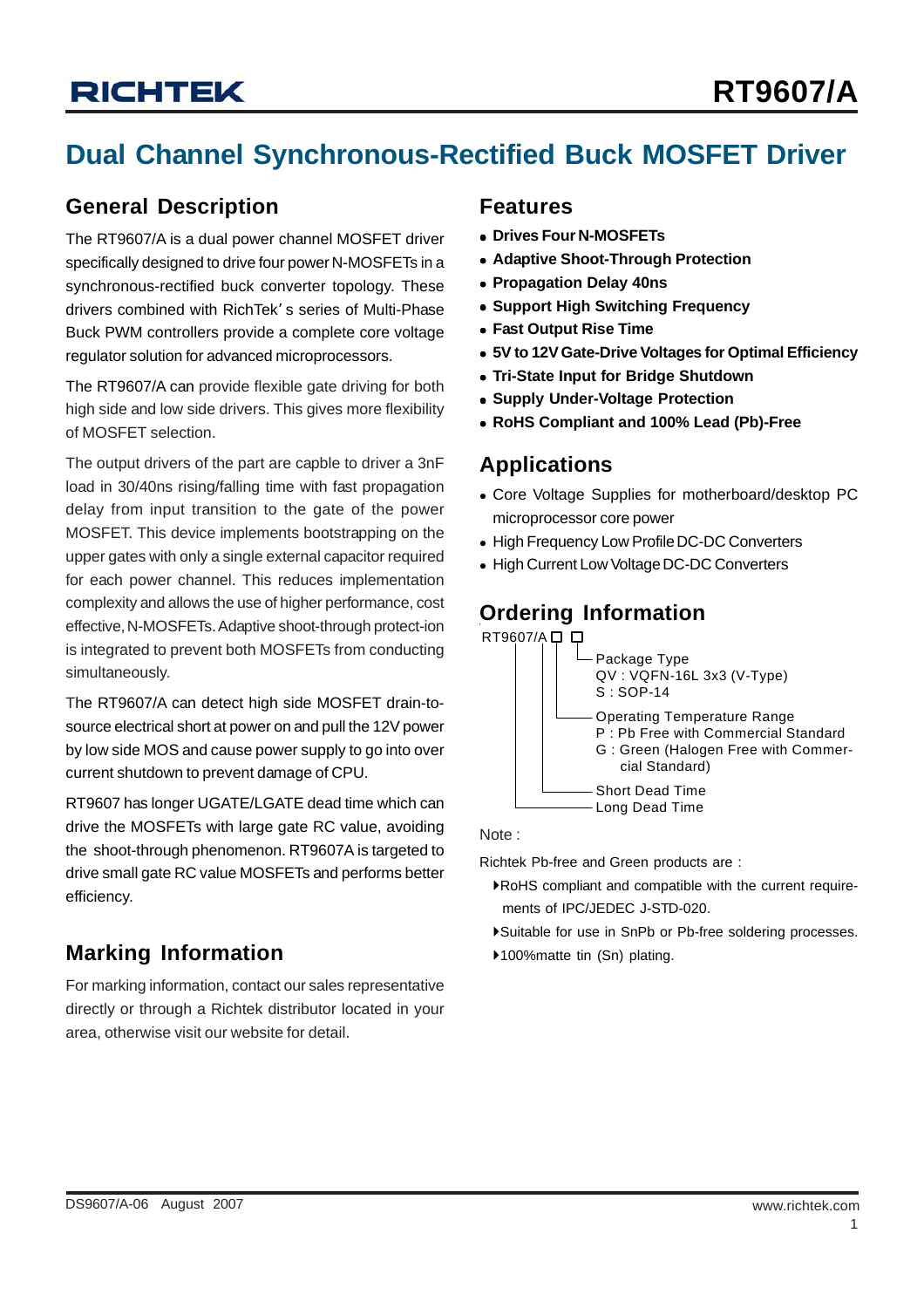

## **Pin Configurations**

(TOP VIEW)







## **Typical Application Circuit**

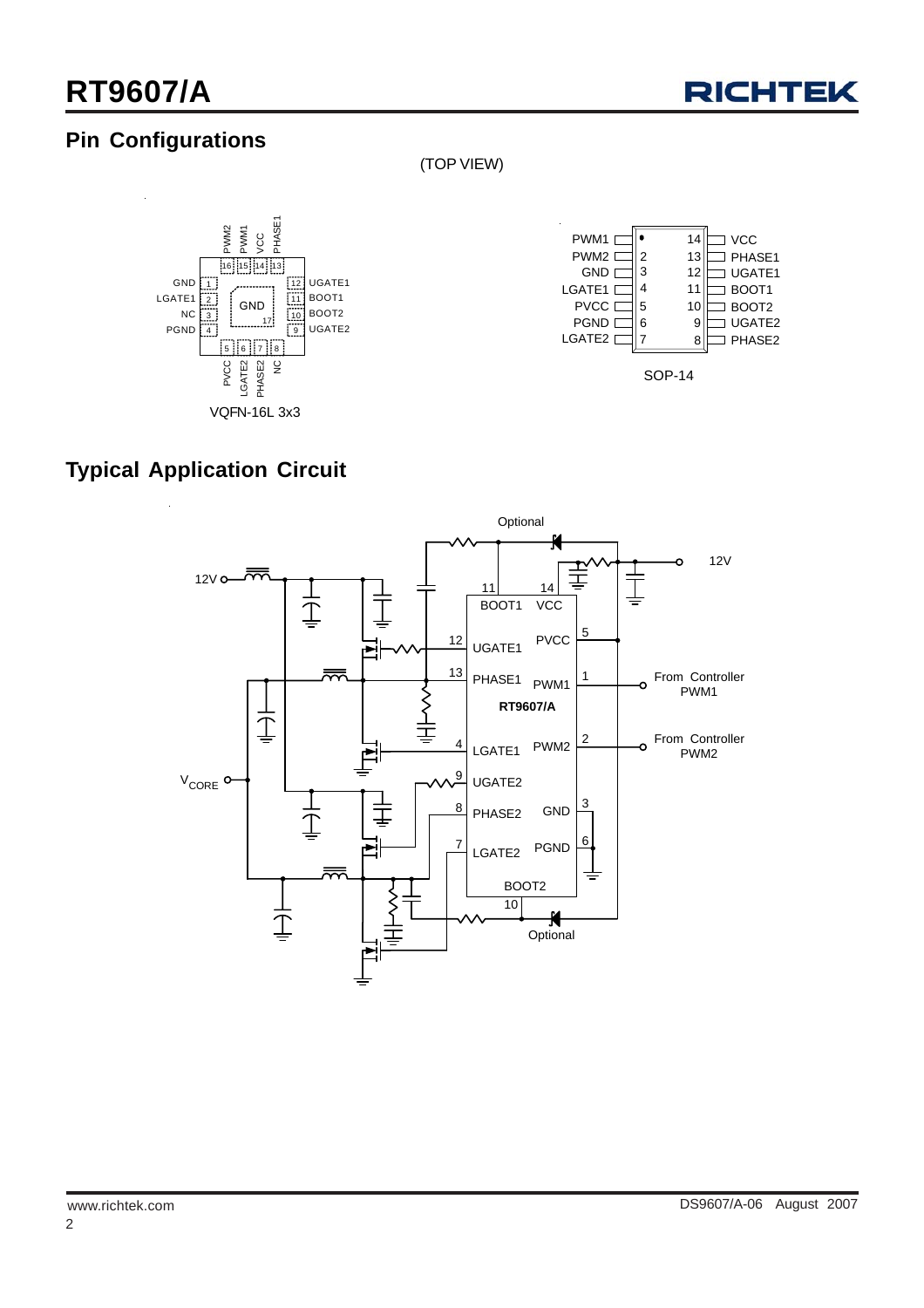

## **Timing Diagram**



## **Functional Pin Description**

| Pin No.           |                    |                   |                                                                                                                 |  |
|-------------------|--------------------|-------------------|-----------------------------------------------------------------------------------------------------------------|--|
| <b>RT9607/A∏S</b> | <b>RT9607/A∏QV</b> | <b>Pin Name</b>   | <b>Pin Function</b>                                                                                             |  |
| 1                 | 15                 | PWM1              | Channel 1 PWM Input.                                                                                            |  |
| $\overline{2}$    | 16                 | PWM <sub>2</sub>  | Channel 2 PWM Input.                                                                                            |  |
| 3                 | 1                  | <b>GND</b>        | Ground Pin.                                                                                                     |  |
| 4                 | $\overline{2}$     | LGATE1            | Lower Gate Drive of Channel 1.                                                                                  |  |
| 5                 | 5                  | <b>PVCC</b>       | Upper and Lower Gate Driver Power Rail.                                                                         |  |
| 6                 | 4                  | <b>PGND</b>       | Lower Gate Driver Ground Pin.                                                                                   |  |
| $\overline{7}$    | 6                  | LGATE2            | Lower Gate Drive of Channel 2.                                                                                  |  |
| 8                 | 7                  | PHASE2            | Connect this pin to phase point of Channel 2.<br>Phase point is the connection point of high side MOSFET source |  |
| 9                 | 9                  | UGATE2            | Upper Gate Drive of Channel 2.                                                                                  |  |
| 10                | 10                 | BOOT <sub>2</sub> | Floating Bootstrap Supply Pin of Channel 2.                                                                     |  |
| 11                | 11                 | BOOT1             | Floating Bootstrap Supply Pin of Channel 1.                                                                     |  |
| 12                | 12                 | UGATE1            | Upper Gate Drive of Channel 1.                                                                                  |  |
| 13                | 13                 | PHASE1            | Connect this pin to phase point of Channel 1.<br>Phase point is the connection point of high side MOSFET source |  |
| 14                | 14                 | <b>VCC</b>        | Control Logic Power Supply.                                                                                     |  |
|                   | 3, 8               | <b>NC</b>         | No Connection.                                                                                                  |  |
|                   | Exposed Pad (17)   | <b>GND</b>        | The exposed pad must be soldered to a large PCB and connected<br>to GND for maximum power dissipation.          |  |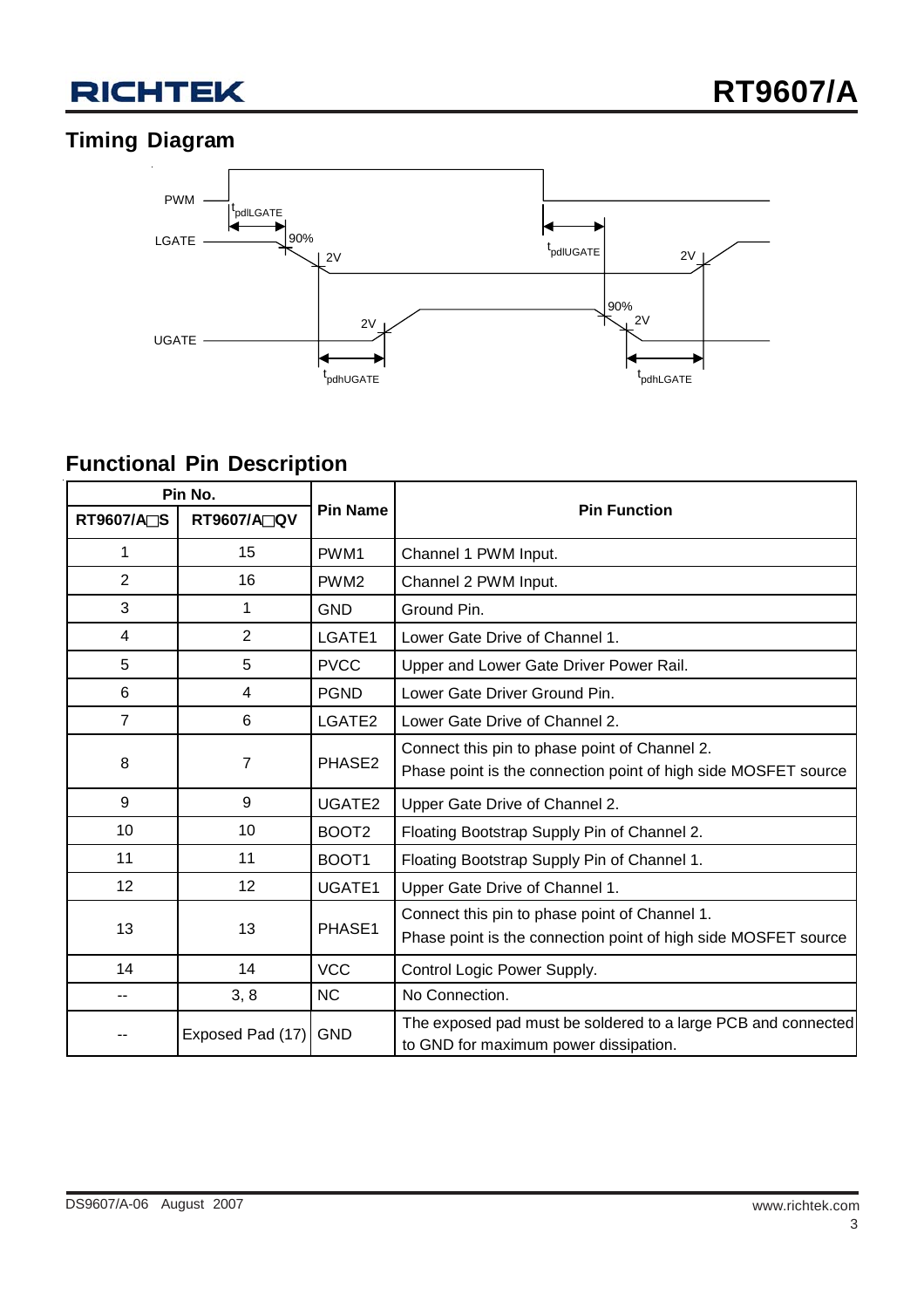

## **Function Block Diagram**

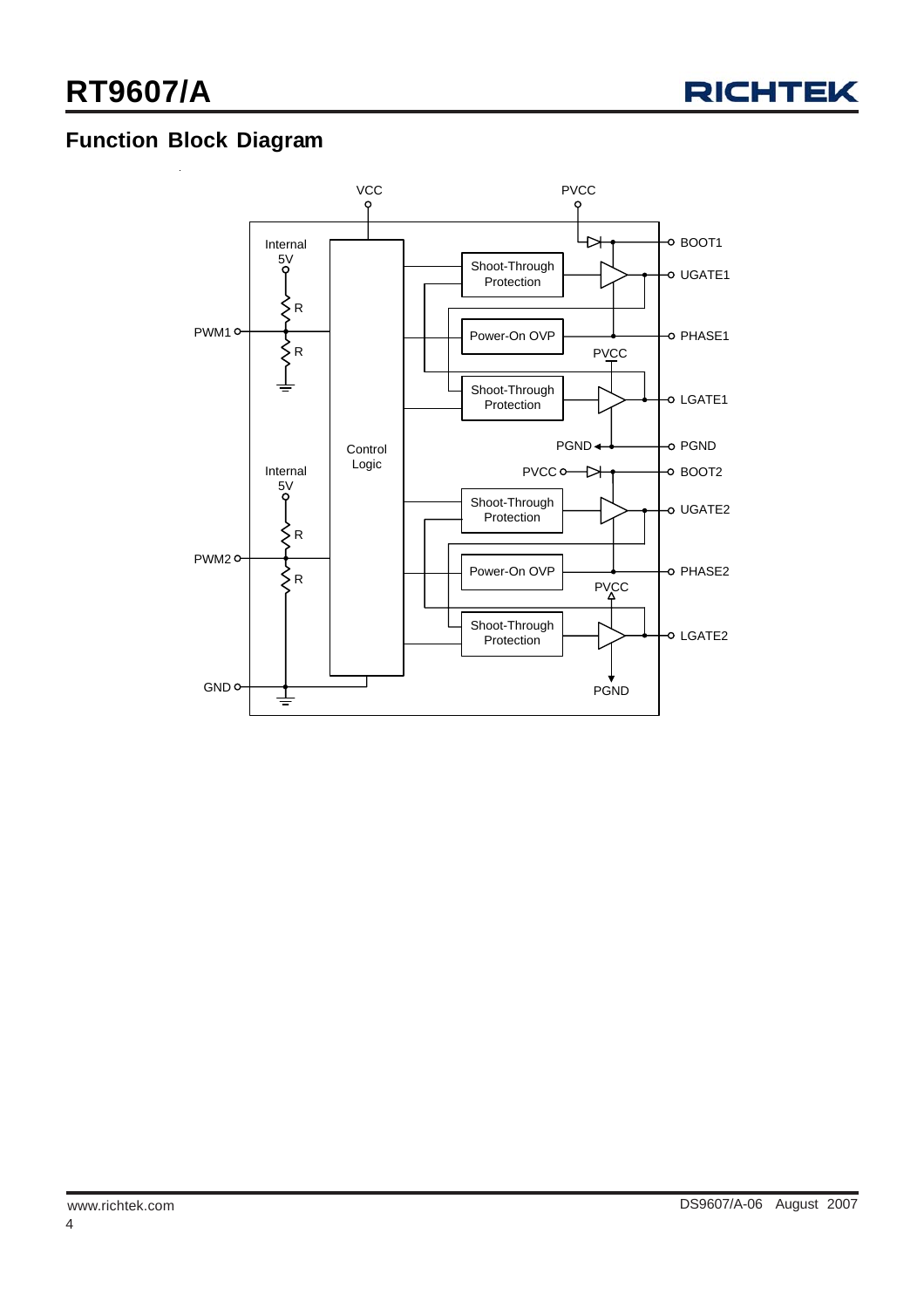## **Absolute Maximum Ratings** (Note 1)

| • PHASE to GND                                 |  |
|------------------------------------------------|--|
|                                                |  |
|                                                |  |
| • BOOT to GND                                  |  |
|                                                |  |
|                                                |  |
|                                                |  |
|                                                |  |
|                                                |  |
| • Power Dissipation, $P_D @ T_A = 25^{\circ}C$ |  |
|                                                |  |
|                                                |  |
| • Package Thermal Resistance (Note 4)          |  |
|                                                |  |
|                                                |  |
|                                                |  |
|                                                |  |
| • ESD Susceptibility (Note 2)                  |  |
|                                                |  |
|                                                |  |

## **Recommended Operating Conditions** (Note 3)

#### **Electrical Characteristics**

(Recommended Operating Conditions,  $T_A = 25^{\circ}$ C unless otherwise specified)

| <b>Parameter</b>                                                                                                                                                                            | Symbol<br><b>Test Conditions</b> |                                                                                                                         | Min | <b>Typ</b> | <b>Max</b> | <b>Units</b> |  |  |
|---------------------------------------------------------------------------------------------------------------------------------------------------------------------------------------------|----------------------------------|-------------------------------------------------------------------------------------------------------------------------|-----|------------|------------|--------------|--|--|
| <b>VCC Supply Current</b>                                                                                                                                                                   |                                  |                                                                                                                         |     |            |            |              |  |  |
| <b>Bias Supply Current</b>                                                                                                                                                                  | <b>I</b> <sub>vcc</sub>          | $f_{\text{PWM}} = 250kHz$ , $V_{\text{PVCC}} = 12V$ ,<br>$C_{\text{BOOT}} = 0.1 \mu F$ , $R_{\text{PHASE}} = 20 \Omega$ | --  | 5.5        | 8.0        | mA           |  |  |
| $f_{\text{PWM}} = 250 \text{kHz}$ , $V_{\text{PVCC}} = 12 \text{V}$ ,<br><b>Power Supply Current</b><br>$I_{\text{PVCC}}$<br>$C_{\text{BOOT}} = 0.1 \mu F$ , $R_{\text{PHASE}} = 20 \Omega$ |                                  |                                                                                                                         | 5.5 | 10.0       | mA         |              |  |  |
| <b>Power-On Reset</b>                                                                                                                                                                       |                                  |                                                                                                                         |     |            |            |              |  |  |
| V <sub>CC</sub> Rising Threshold                                                                                                                                                            |                                  |                                                                                                                         | --  | 8.0        | $-$        |              |  |  |
| <b>Hysteresis</b>                                                                                                                                                                           |                                  |                                                                                                                         | --  | 1.0        | $- -$      |              |  |  |
|                                                                                                                                                                                             |                                  |                                                                                                                         |     |            |            |              |  |  |

*To be continued*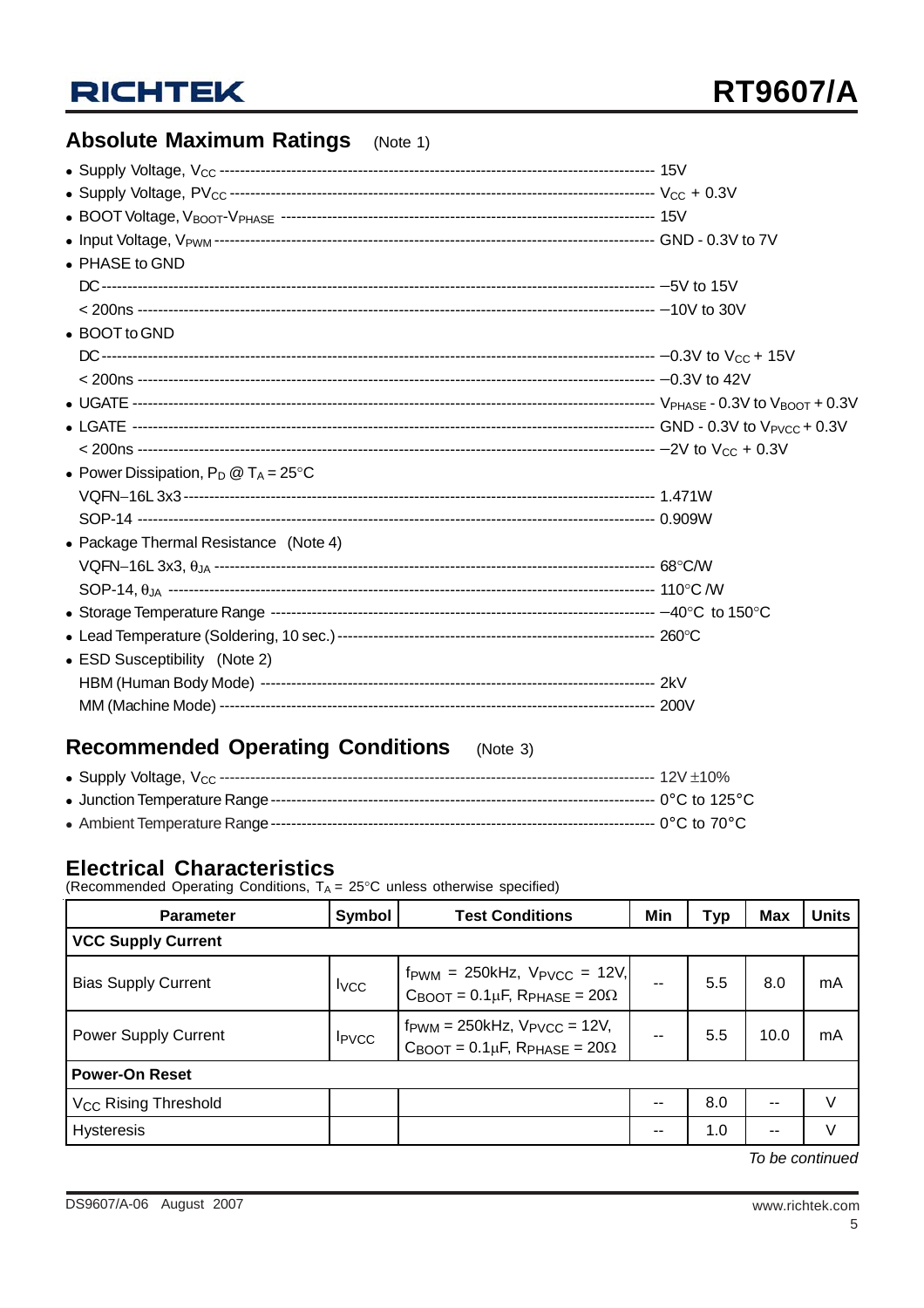# **RT9607/A**

| <b>RICHTEK</b> |  |
|----------------|--|
|----------------|--|

| <b>Parameter</b>             |                | Symbol                     | <b>Test Conditions</b>                                           | Min | <b>Typ</b> | <b>Max</b>               | <b>Units</b> |
|------------------------------|----------------|----------------------------|------------------------------------------------------------------|-----|------------|--------------------------|--------------|
| <b>PWM Input</b>             |                |                            |                                                                  |     |            |                          |              |
| Maximum Input Current        |                |                            | $V_{\text{PWM}} = 0$ or 5V                                       | --  | 500        | н.                       | μA           |
| <b>PWM Floating Voltage</b>  |                |                            | $VCC = 12V$                                                      | --  | 2.5        | $\overline{\phantom{a}}$ | V            |
| <b>PWM Rising Threshold</b>  |                |                            |                                                                  | 3.3 | 3.7        | 4.3                      | V            |
| <b>PWM Falling Threshold</b> |                |                            |                                                                  | 1.0 | 1.26       | 1.5                      | V            |
| <b>Output</b>                |                |                            |                                                                  |     |            |                          |              |
| <b>UGATE Rise Time</b>       |                | trUGATE                    | $V_{\text{PVCC}} = V_{\text{VCC}} = 12V$ , 3nF load              | --  | 30         | --                       | ns           |
| <b>UGATE Fall Time</b>       |                | t <sub>fUGATE</sub>        | $V_{\text{PVCC}} = V_{\text{VCC}} = 12V$ , 3nF load              | --  | 40         | $-$                      | ns           |
| <b>LGATE Rise Time</b>       |                | t <sub>rLGATE</sub>        | $V_{\text{PVCC}} = V_{\text{VCC}} = 12V$ , 3nF load              | --  | 30         | --                       | ns           |
| <b>LGATE Fall Time</b>       |                | <b>t</b> <sub>fLGATE</sub> | $V_{\text{PVCC}} = V_{\text{VCC}} = 12V$ , 3nF load              | --  | 30         | --                       | ns           |
|                              | RT9607         |                            |                                                                  | --  | 75         | --                       | ns           |
|                              | <b>RT9607A</b> | t <sub>pdhUGATE</sub>      | $V_{\text{BOOT}} = V_{\text{PHASE}} = 12V$<br>See Timing Diagram | --  | 25         | $-$                      |              |
| Propagation Delay            | RT9607/A       | t <sub>pdIUGATE</sub>      |                                                                  | --  | 40         | --                       |              |
|                              |                | t <sub>pdhLGATE</sub>      |                                                                  | $-$ | 20         | $-$                      |              |
|                              |                | t <sub>pdlLGATE</sub>      | See Timing Diagram                                               | --  | 35         | $-$                      |              |
| Shutdown Window              |                |                            |                                                                  | 1.0 | $-$        | 4.3                      | V            |
| <b>UGATE Drive Source</b>    |                | RUGATEST                   | $V_{\text{BOOT}} - V_{\text{PHASE}} = 12V$                       | $-$ | 1.8        | $-$                      | Ω            |
| <b>UGATE Drive Sink</b>      |                |                            | $R_{UGATESk}$ $V_{BOOT}$ – $V_{PHASE}$ = 12V                     | $-$ | 1.7        | $-$                      | $\Omega$     |
| <b>LGATE Drive Source</b>    |                |                            | $R_{LGATEsr}$   $V_{CC}$ = 12V                                   | --  | 1.5        | --                       | Ω            |
| <b>LGATE Drive Sink</b>      |                |                            | $R_{LGATEsk}$   $V_{CC}$ = 12V                                   | --  | 1.4        | --                       | Ω            |

**Note 1.** Stresses listed as the above "Absolute Maximum Ratings" may cause permanent damage to the device. These are for stress ratings. Functional operation of the device at these or any other conditions beyond those indicated in the operational sections of the specifications is not implied. Exposure to absolute maximum rating conditions for extended periods may remain possibility to affect device reliability.

**Note 2.** Devices are ESD sensitive. Handling precaution recommended.

**Note 3.** The device is not guaranteed to function outside its operating conditions.

**Note 4.** θ<sub>JA</sub> is measured in the natural convection at T<sub>A</sub> = 25°C on a high effective thermal conductivity test board (2S2P,4-layers) of JEDEC 51-7 thermal measurement standard.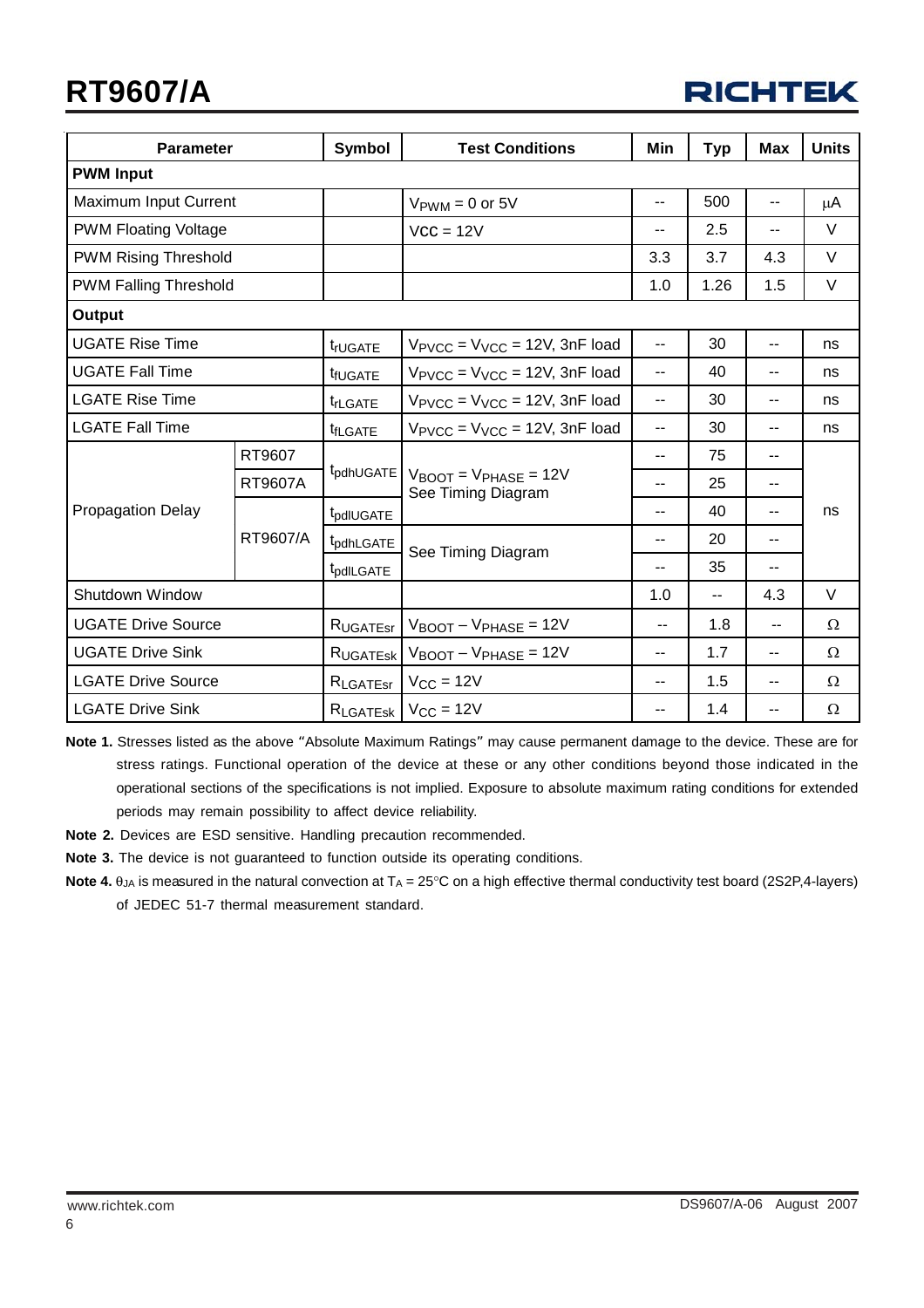#### **Typical Operating Characteristics For RT9607**













Time (25ns/Div)



Time (50ns/Div)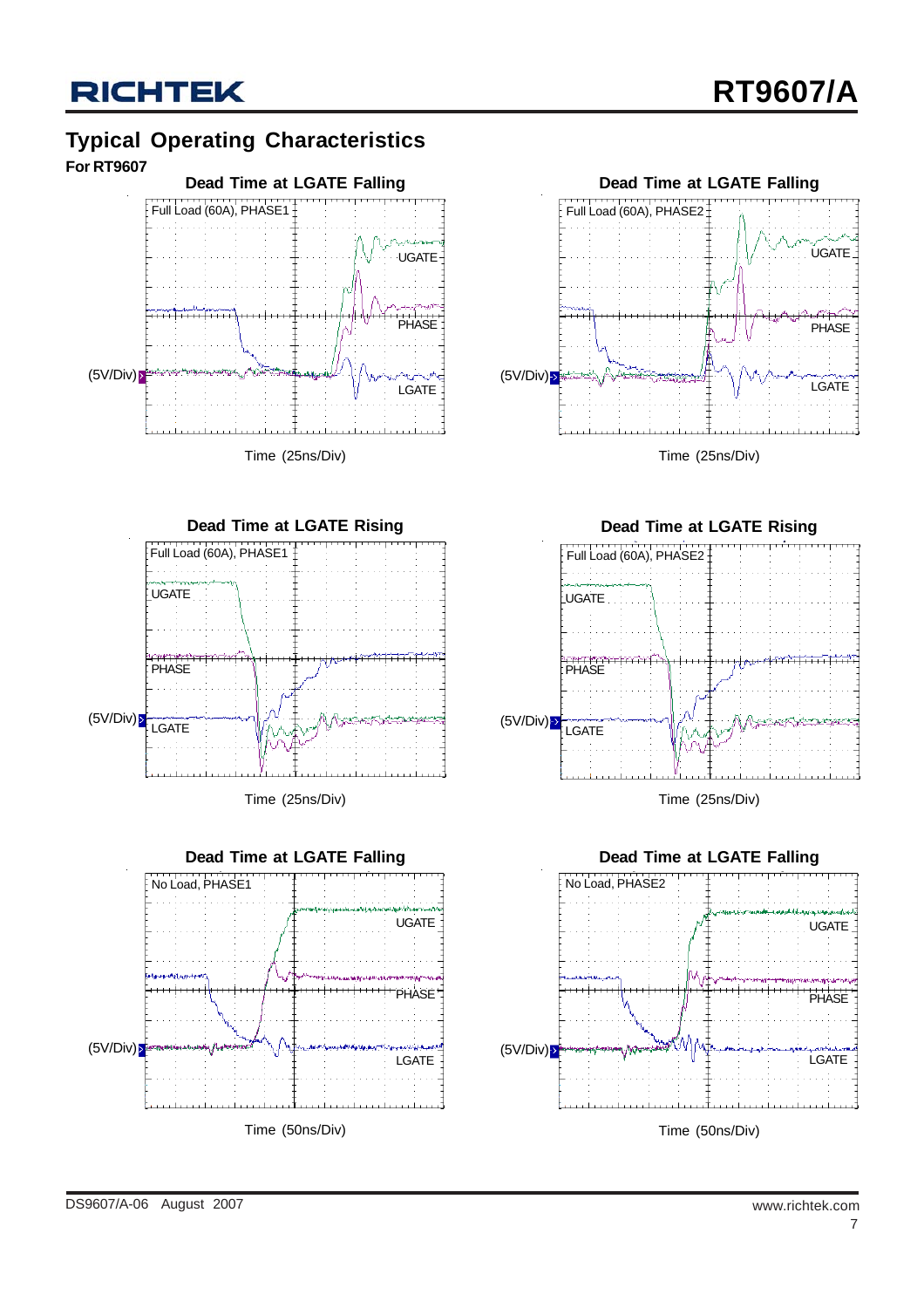

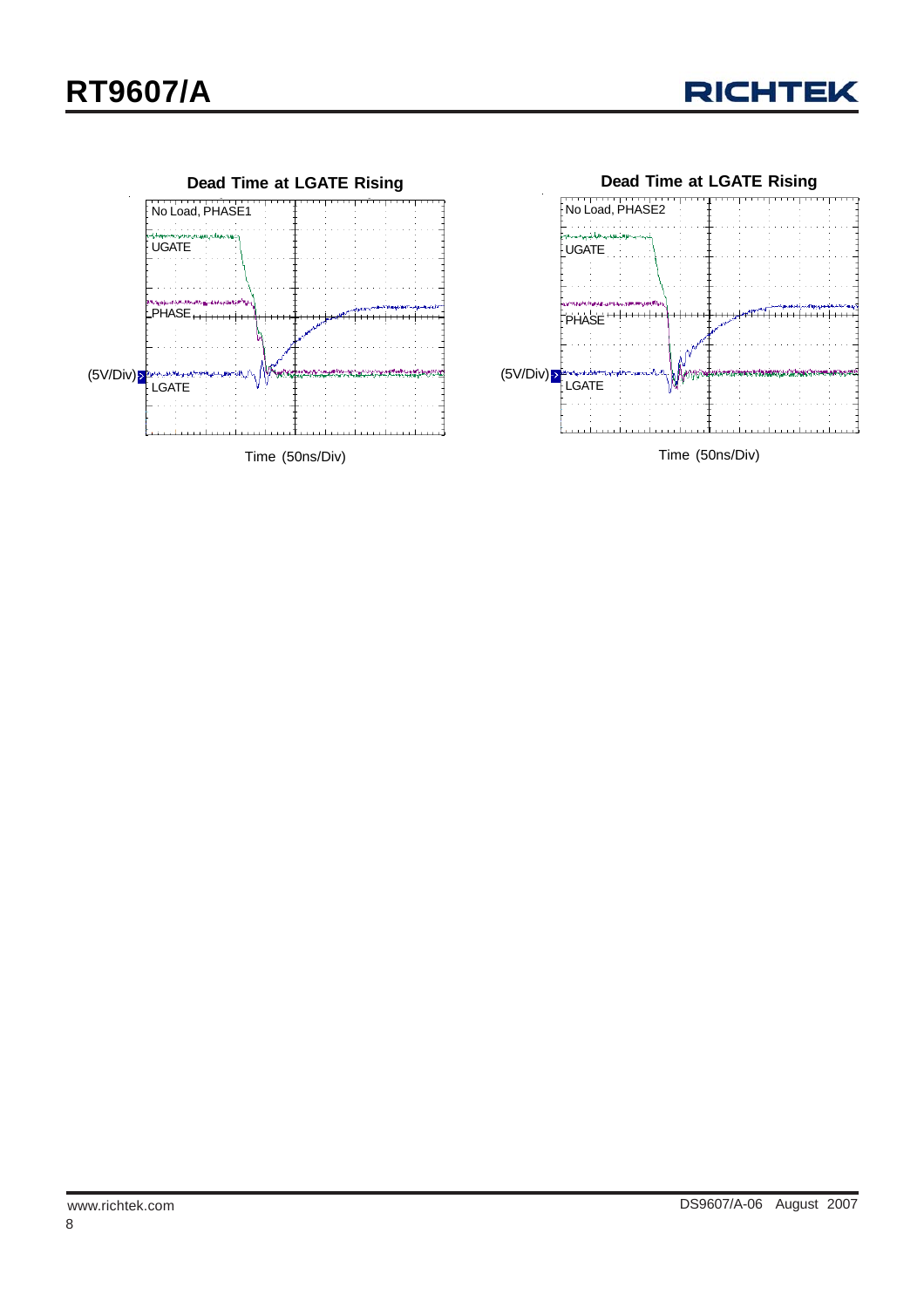#### **For RT9607A**





Time (25ns/Div)







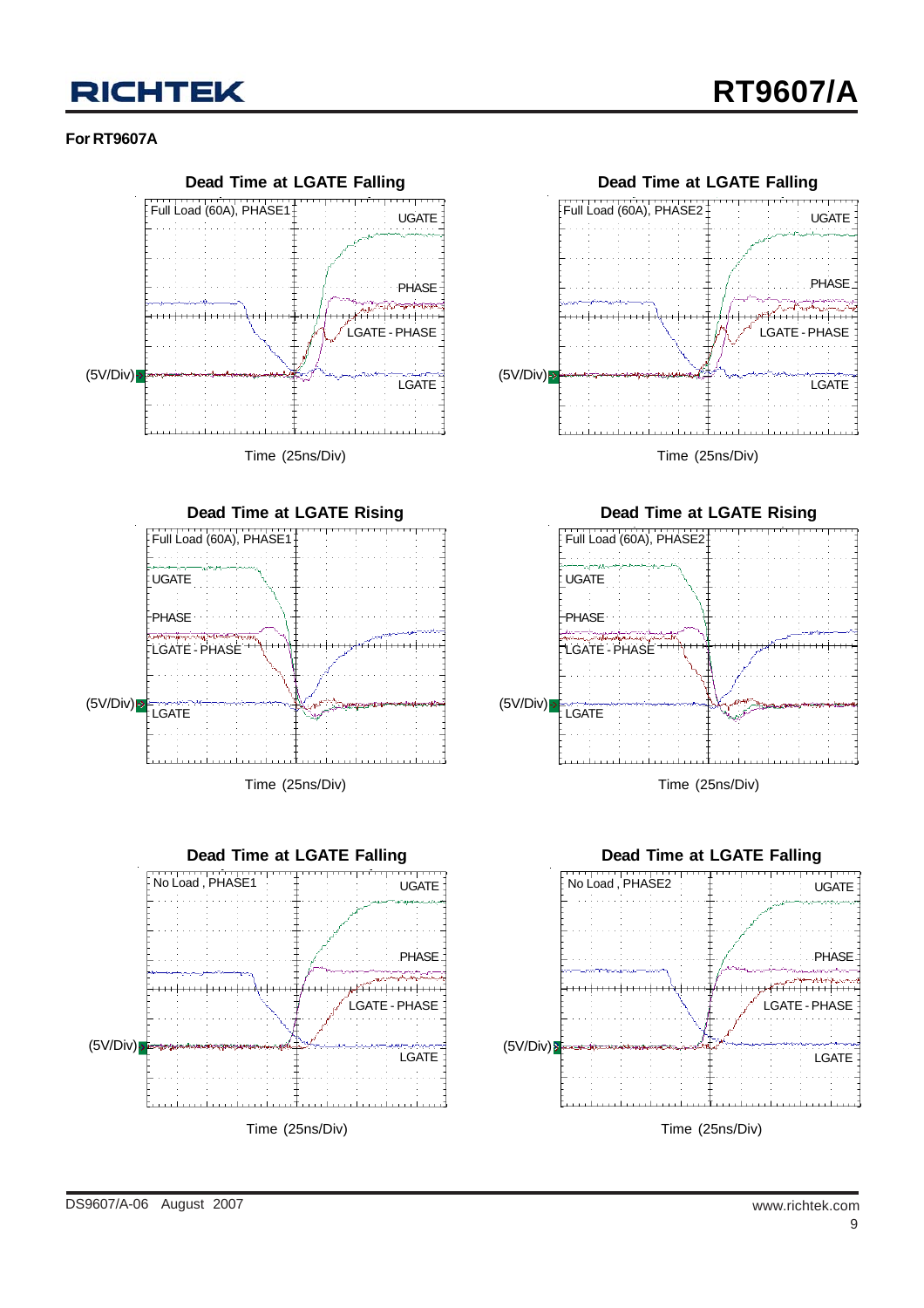

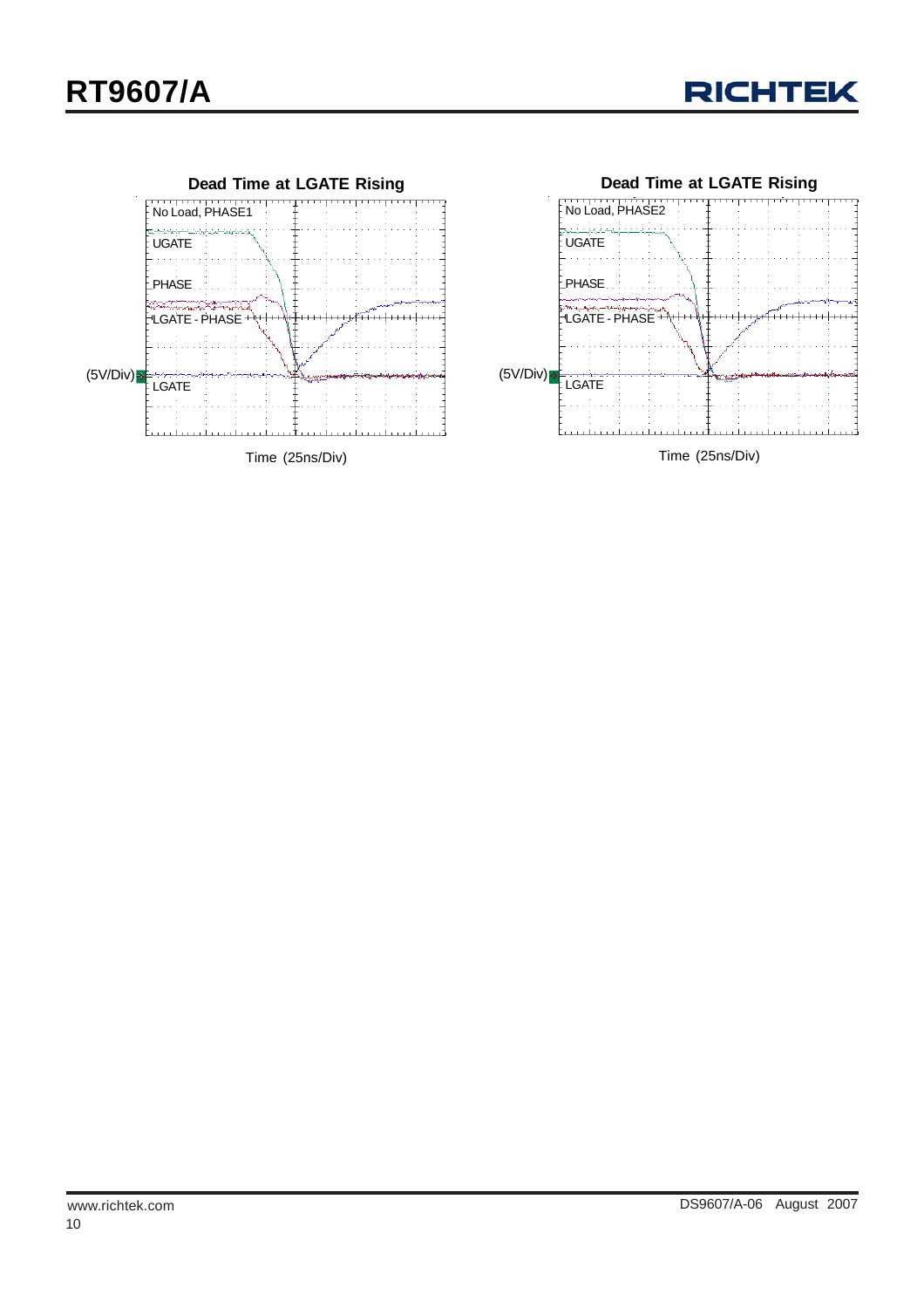### **Application Information**

The RT9607/A has power on protection function which held UGATE and LGATE low before VCC up cross the rising threshold voltage. After the initialization, the PWM signal takes the control. The rising PWM signal first forces the LGATE signal turns low then UGATE signal is allowed to go high just after a non-overlapping time to avoid shootthrough current. The falling of PWM signal first forces UGATE to go low. When UGATE and PHASE signal reach a predetermined low level, LGATE signal is allowed to turn high. The non-overlapping function is also presented between UGATE and LGATE signal transient.

The PWM signal is recognized as high if above rising threshold and as low if below falling threshold. Any signal level in this window is considered as tri-state, which causes turn-off of both high side and low-side MOSFET. When PWM input is floating (not connected), internal divider will pull the PWM to 1.9V to give the controller a recognizable level. The maximum sink/source capability of internal PWM reference is 60μA.

The PVCC pin provides flexibility of both high side and low side MOSFET gate drive voltages. If 8V, for example, is applied to PVCC, then high side MOSFET gate drive is 8V to 1.5V (approximately, internal diode plus series resistance voltage drop). The low side gate drive voltage is exactly 8V.

The RT9607/A implements a power on over-voltage protection function. If the PHASE voltage exceeds 1.5V at power on, the LGATE would be turn on to pull the PHASE low until the PHASE voltage goes below 1.5V. Such function can protect the CPU from damage by some short condition happened before power on, which is sometimes encountered in the M/B manufacturing line.

#### **Non-overlap Control**

To prevent the overlap of the gate drives during the UGATE turn low and the LGATE turn high, the non-overlap circuit monitors the voltages at the PHASE node and high side gate drive (UGATE-PHASE). When the PWM input signal goes low, UGATE begins to turn low (after propagation delay). Before LGATE can turn high, the non-overlap protection circuit ensures that the monitored voltages have gone below 1.2V. Once the monitored voltages fall below 1.2V, LGATE begins to turn high. For short pulse condtion, if the PHASE pin had not gone high after LGATE turns low, the LGATE has to wait for 200ns before turn high only under short pulse  $(t_{ON}$ <60ns) condition. By waiting for the voltages of the PHASE pin and high side gate drive to fall below 1.2V, the non-overlap protection circuit ensures that UGATE is low before LGATE turns high. Also to prevent the overlap of the gate drives during LGATE turn low and UGATE turn high, the non-overlap circuit monitors the LGATE voltage. When LGATE go below 1.2V, UGATE is allowed to go high.

#### **Driving power MOSFETs**

The DC input impedance of the power MOSFET is extremely high. When  $V_{qs}$  at 12V (or 5V), the gate draws the current only few nanoamperes. Thus once the gate has been driven up to "ON"ON level, the current could be negligible.

However, the capacitance at the gate to source terminal should be considered. It requires relatively large currents to drive the gate up and down 12V (or 5V) rapidly. It also required to switch drain current on and off with the required speed. The required gate drive currents are calculated as follows.





DS9607/A-06 August 2007 www.richtek.com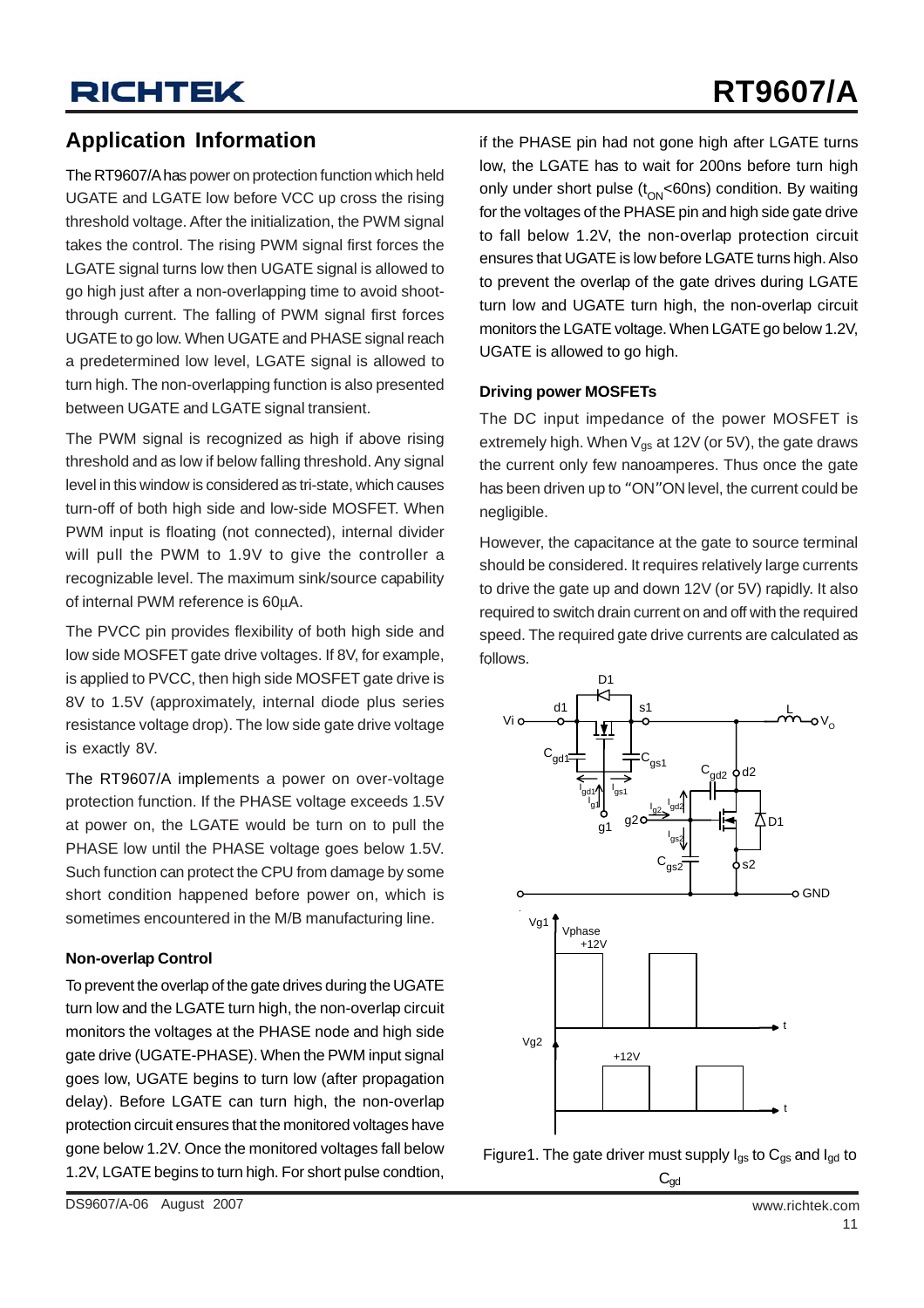In Figure 1, the current  $I_{q1}$  and  $I_{q2}$  are required to move the gate up to 12V. The operation consists of charging  $C_{\text{nd}}$ and  $C_{gs}$ .  $C_{gs1}$  and  $C_{gs2}$  are the capacitances from gate to source of the high side and the low side power MOSFETs, respectively. In general data sheets, the  $C_{\text{gs}}$  is referred as "C<sub>iss</sub>" which is the input capacitance.  $C_{\alpha d1}$  and  $C_{\alpha d2}$  are the capacitances from gate to drain of the high side and the low side power MOSFETs, respectively and referred to the data sheets as " $C_{rss}$ ," the reverse transfer capacitance. For example,  $t_{r1}$  and  $t_{r2}$  are the rising time of the high side and the low side power MOSFETs respectively, the required current  $I_{gs1}$  and  $I_{gs2}$ , are showed below

$$
I_{gs1} = C_{gs1} \frac{dV_{g1}}{dt} = \frac{C_{gs1} \times 12}{tr1}
$$
 (1)

$$
I_{gs2} = C_{gs2} \frac{dV_{g2}}{dt} = \frac{C_{gs2} \times 12}{tr_2}
$$
 (2)

According to the design of RT9607/A, before driving the gate of the high side MOSFET up to 12V (or 5V), the low side MOSFET has to be off; and the high side MOSFET is turned off before the low side is turned on. From Figure 1, the body diode " $D_2$ " had been turned on before high side MOSFETs turned on

$$
I_{gd1} = C_{g1} \frac{dV}{dt} = C_{gd1} \frac{12V}{t_{r1}}
$$
 (3)

Before the low side MOSFET is turned on, the  $C_{gd2}$  have been charged to Vi. Thus, as  $C_{gd2}$  reverses its polarity and  $g_2$  is charged up to 12V, the required current is

$$
I_{gd2}=C_{gd2}\frac{dV}{dt}=C_{gd2}\frac{V_i+12V}{tr_2}
$$
\n(4)

It is helpful to calculate these currents in a typical case. Assume a synchronous rectified BUCK converter, input voltage  $V_i = 12V$ ,  $V_{q1} = V_{q2} = 12V$ . The high side MOSFET is PHB83N03LT whose  $C_{iss}$  = 1660pF,  $C_{rss}$  = 380pF, and  $t_r$ = 14nS. The low side MOSFET is PHB95N03LT whose  $C_{iss}$  = 2200pF,  $C_{rss}$  = 500pF, and  $t_r$  = 30nS, from the equation (1) and (2) we can obtain

$$
I_{gs1} = \frac{1660 \times 10^{-12} \times 12}{14 \times 10^{-9}} = 1.428A
$$
 (5)

$$
I_{gs2} = \frac{2200 \times 10^{-12} \times 12}{30 \times 10^{-9}} = 0.88A
$$
 (6)



from equation. (3) and (4)

$$
I_{gs1} = \frac{380 \times 10^{-12} \times 12}{14 \times 10^{-9}} = 0.326A
$$
 (7)

$$
I_{gs2} = \frac{500 \times 10^{-12} \times (12 + 12)}{30 \times 10^{-9}} = 0.4A
$$
 (8)

the total current required from the gate driving source is

$$
lg1 = lgs + lg1 = (1.428 + 0.326) = 1.745A
$$
 (9)

$$
lg2 = lg2 + lg42 = (0.88 + 0.4) = 1.28A
$$
 (10)

By a similar calculation, we can also get the sink current required from the turned off MOSFET.

#### **Layout Consider**

Figure 2. shows the schematic circuit of a two-phase synchronous-buck converter to implement the RT9607/A. The converter operates for the input rang from 5V to 12V.

When layout the PC board, it should be very careful. The power-circuit section is the most critical one. If not configured properly, it will generate a large amount of EMI. The junction of Q1, Q2, L2 and Q3, Q4, L4 should be very close. The connection from Q1, and Q3 drain to positive sides of C1, C2, C3, and C4; the connection from Q2, and Q4 source to the negative sides of C1, C2, C3, and C4 should be as short as possible.

Next, the trace from Ugate1, Ugate2, Lgate1, and Lgate2 should also be short to decrease the noise of the driver output signals. Phase1 and phase2 signals from the junction of the power MOSFET, carrying the large gate drive current pulses, should be as heavy as the gate drive trace. The bypass capacitor C7 should be connected to PGND directly. Furthermore, the bootstrap capacitors  $(C_{b1},$  $C<sub>b2</sub>$ ) should always be placed as close to the pins of the IC as possible.

#### **Select the Bootstrap Capacitor**

Figure 3. shows part of the bootstrap circuit of RT9607/A. The  $V_{CB}$  (the voltage difference between BOOT1 and PHASE1 on RT9607/A) provides a voltage to the gate of the high side power MOSFET. This supply needs to be ensured that the MOSFET can be driven. For this, the capacitance  $C_B$  has to be selected properly. It is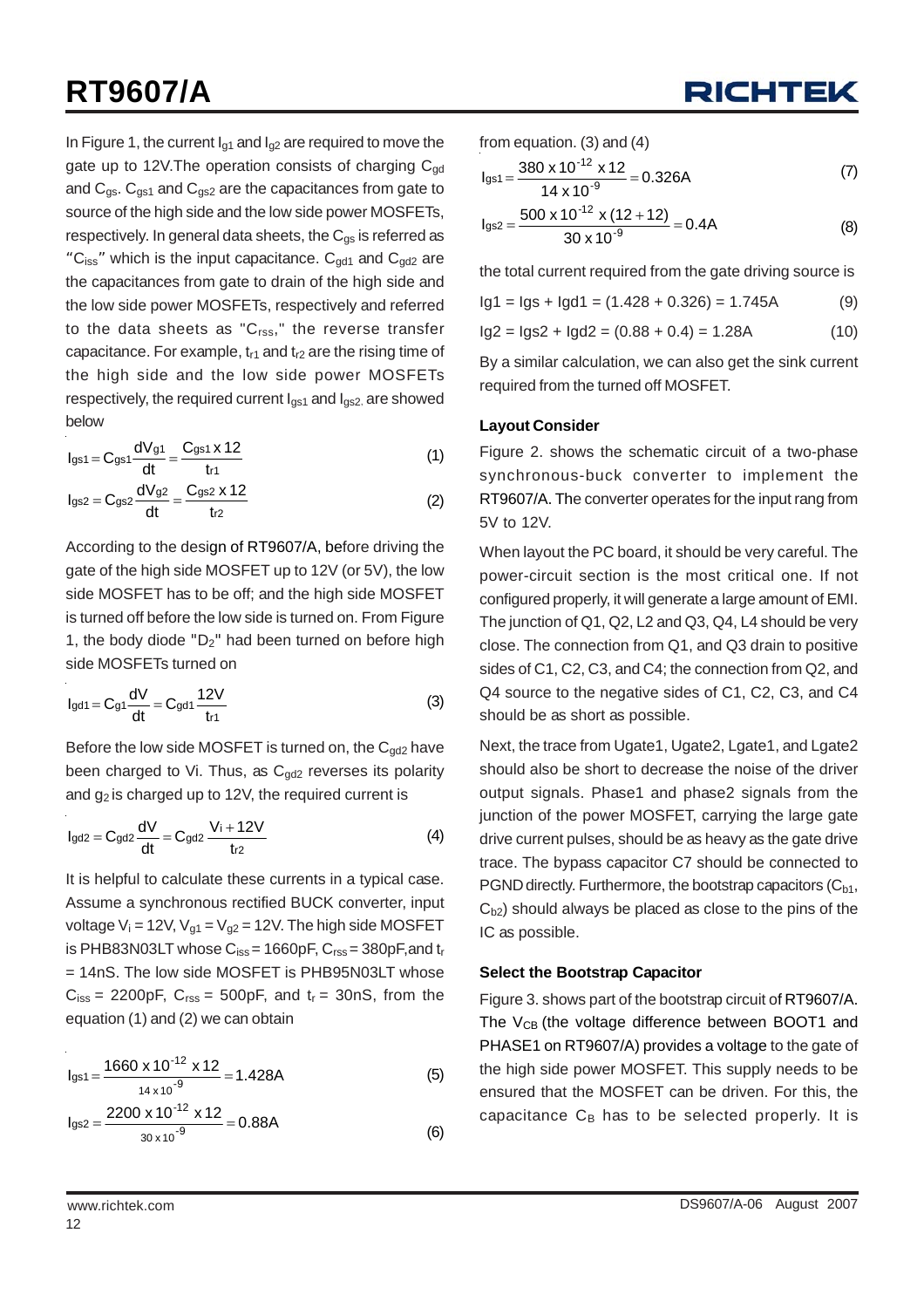determined by following constraints.

In practice, a low value capacitor  $C_B$  will lead the overcharging that could damage the IC. Therefore to minimize the risk of overcharging and reducing the ripple on  $V_{CB}$ , the bootstrap capacitor should not be smaller than 0.1 $\mu$ F, and the larger the better. In general design, using 1μF can provide better performance. At least one low-ESR capacitor should be used to provide good local de-coupling. Here, to adopt either a ceramic or tantalum capacitor is suitable.







Figure 3. Part of Bootstrap Circuit of RT9607/A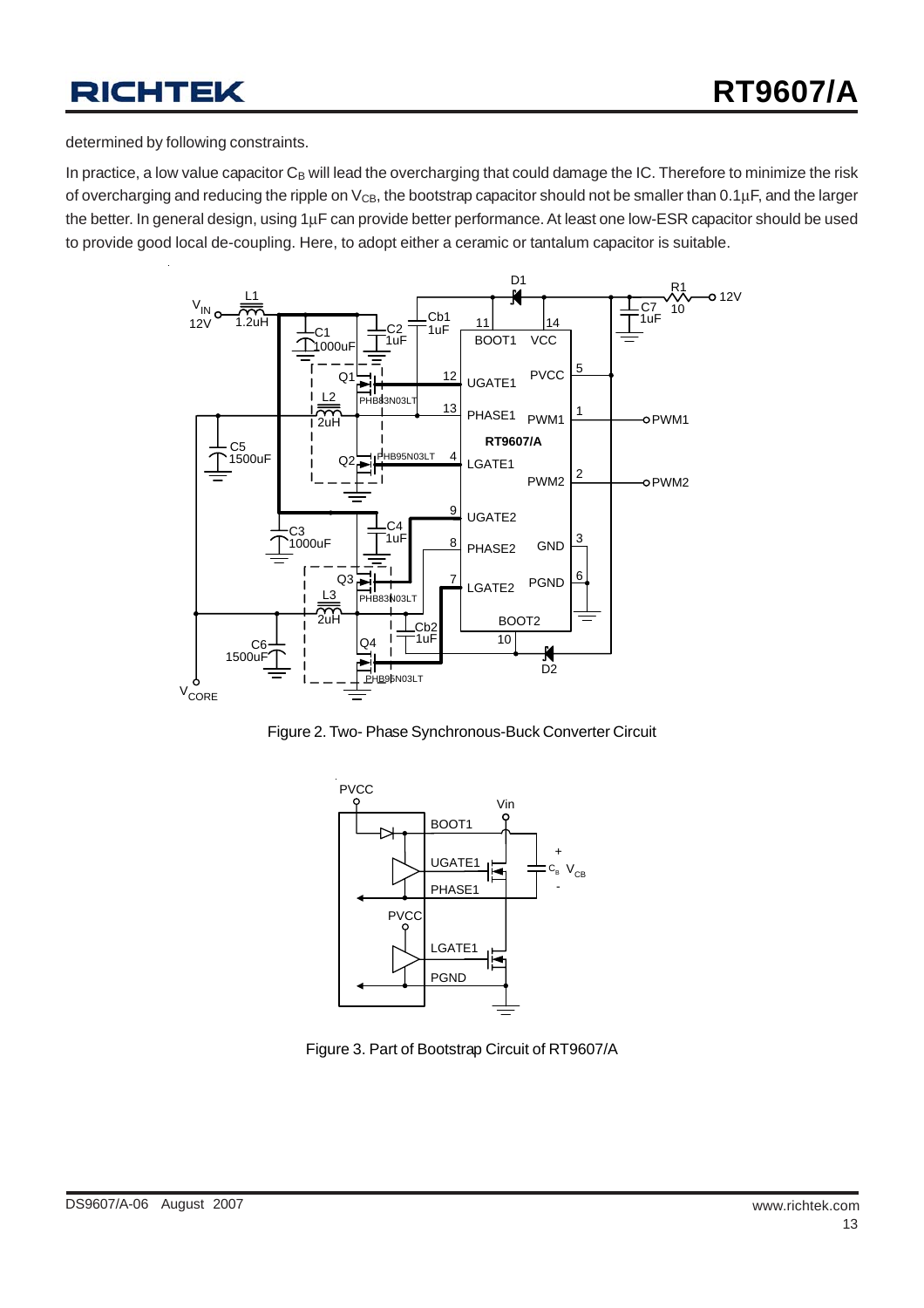## **Outline Dimension**



Note : The configuration of the Pin #1 identifier is optional, but must be located within the zone indicated.

|                |       | <b>Dimensions In Millimeters</b> | <b>Dimensions In Inches</b> |       |  |
|----------------|-------|----------------------------------|-----------------------------|-------|--|
| Symbol         | Min   | <b>Max</b>                       | Min                         | Max   |  |
| A              | 0.800 | 1.000                            | 0.031                       | 0.039 |  |
| A <sub>1</sub> | 0.000 | 0.050                            | 0.000                       | 0.002 |  |
| A <sub>3</sub> | 0.175 | 0.250                            | 0.007                       | 0.010 |  |
| b              | 0.180 | 0.300                            | 0.007                       | 0.012 |  |
| D              | 2.950 | 3.050                            | 0.116                       | 0.120 |  |
| D <sub>2</sub> | 1.300 | 1.750                            | 0.051                       | 0.069 |  |
| Е              | 2.950 | 3.050                            | 0.116                       | 0.120 |  |
| E2             | 1.300 | 1.750                            | 0.051                       | 0.069 |  |
| е              | 0.500 |                                  | 0.020                       |       |  |
|                | 0.350 | 0.450                            | 0.014                       | 0.018 |  |

**V-Type 16L QFN 3x3 Package**